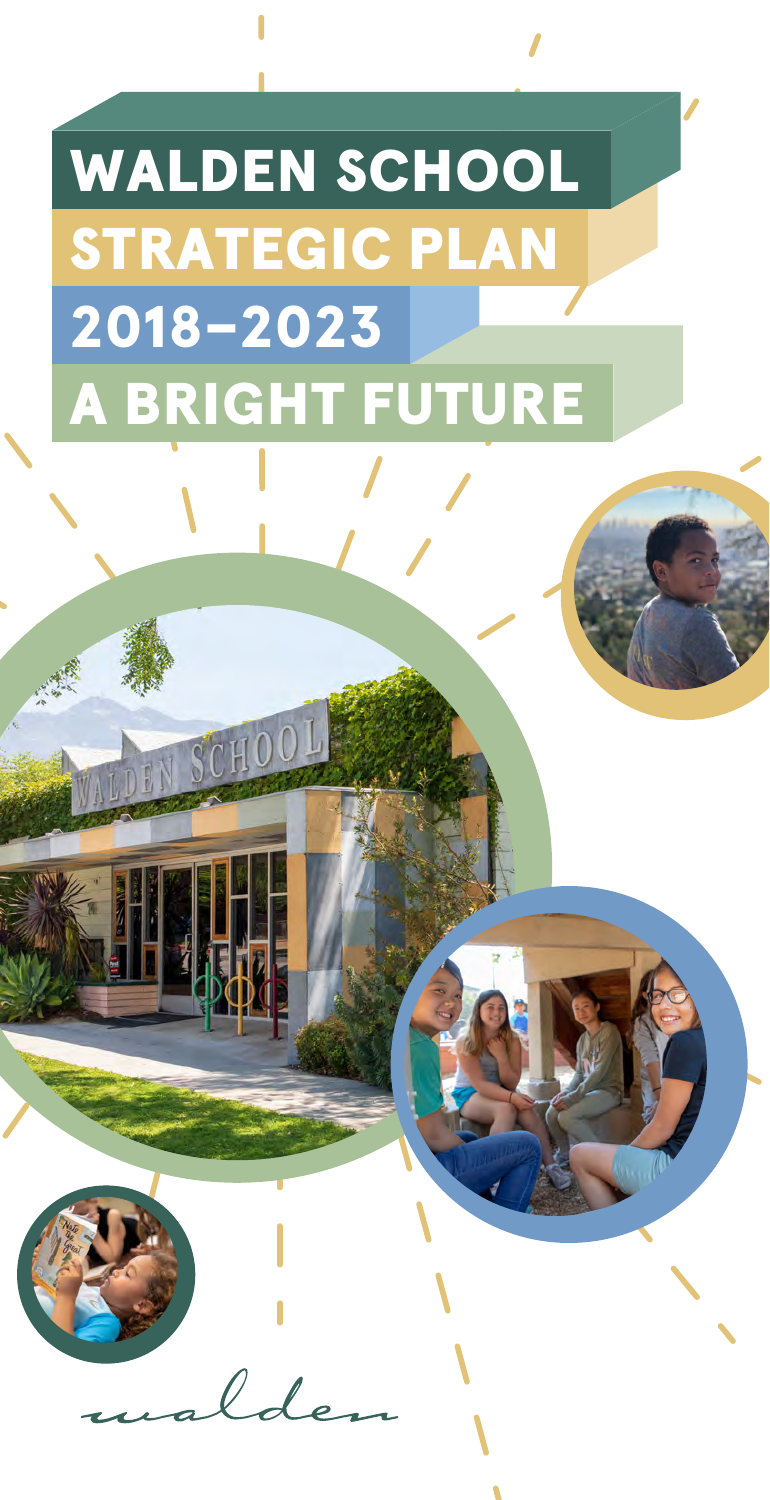From its founding in 1970, Walden School has educated students in a community united by shared commitments to a progressive philosophy. That philosophy is based on the belief that successful learning requires a strong forward-thinking academic program that respects each child's pace, style of learning, and skills developed over time that will allow them to question the status quo for a better world. That program has always focused on academic excellence, self-discipline, environmental awareness, personal responsibility, and collaboration. Walden nurtures these values in a warm, caring, and joyful environment.

In 1989, a visionary group of parents purchased the property on San Gabriel Boulevard where Walden is located today. From that historic act of support, Walden has continued to grow, improve, and fulfill its founding principles. Now Walden is poised to build on that sturdy legacy by charting a course for stability and success in the years ahead.

Walden's leadership will build on the recent CAIS accreditation recommendations as a platform to take bold steps forward with innovative programs, faculty development, financial stability, and strong parent support.

Beyond those ambitious goals, Walden will remain the same welcoming, nurturing community where all are valued and able to find their place. This vision for Walden's future emerges from the community itself. Within the five-year window of this strategic plan, Walden will celebrate its 50th anniversary. We welcome the challenge of the work ahead that will ensure WALDEN'S BRIGHT FUTURE.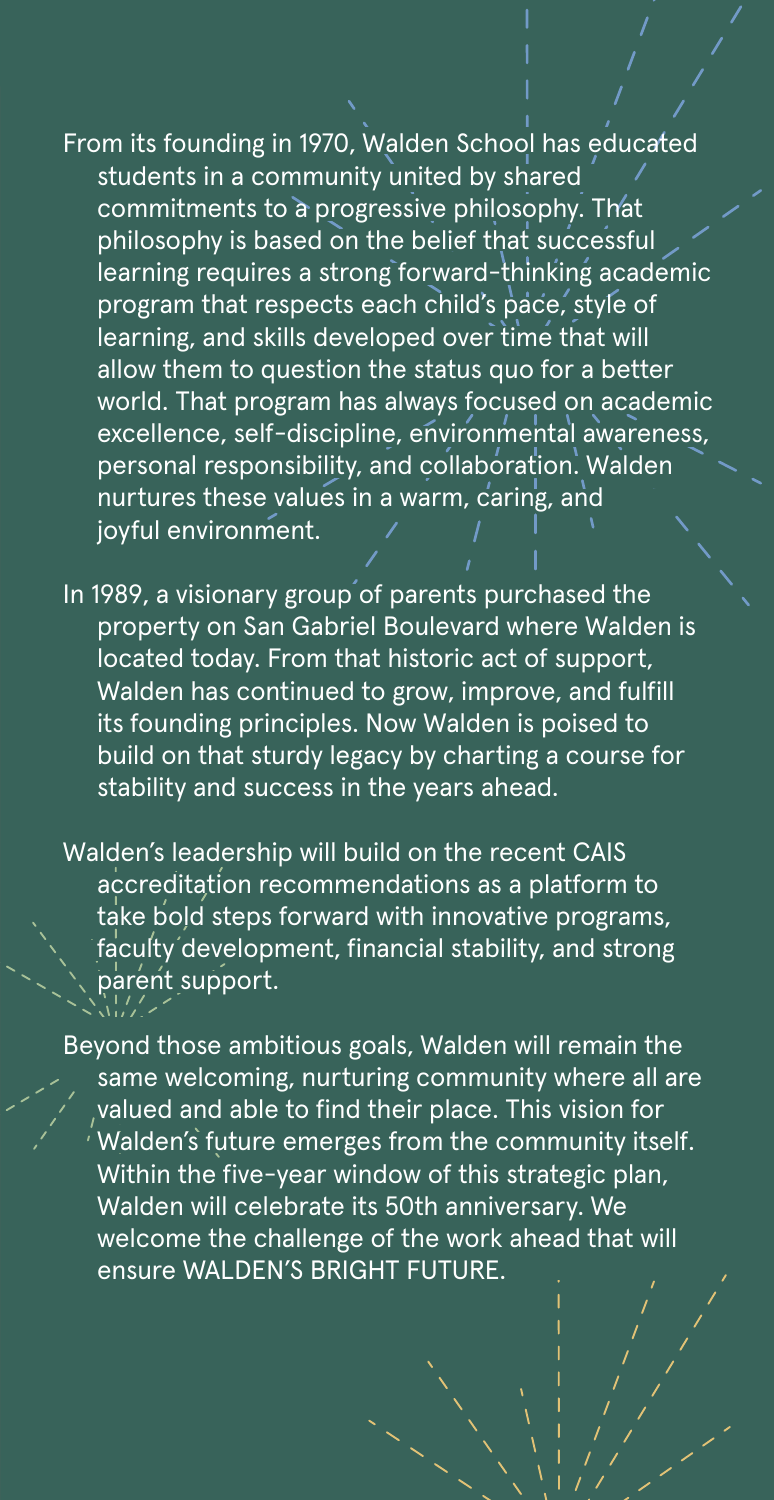## TEACHING AND LEARNING

## A SCHOOL THAT THRIVES

**In order to realize the goals of the Strategic Plan, it is essential to take a long view of economic realities and possibilities. This plan is an opportunity to take a creative and thoughtful approach to budgetary assumptions to ensure sustainable financial projections.**

# STRONG **COMMUNITY**

**Walden will continue to be a community of families who believe in and support progressive education and appreciate that diversity and inclusion are embedded in all programs and activities. Walden is committed to being a healthy, nurturing community where all are valued.**

**Because enrollment is a key component of financial strength, Walden will build a robust enrollment and retention plan aligned with our core**<br>**plan aligned with our core philosophy. philosophy. philosophy.** 

**Walden students will grow up in a world of continuous change, diverse populations and beliefs, and global possibilities. Their Walden experience will teach and hone skills and capacities with which they can successfully navigate 21st century challenges and opportunities, and which will provide a foundation of wisdom, academic excellence, resilience, and stewardship.** 

## INITIATIVE I INITIATIVE III. INITIATIVE II INITIATIVE III. INITIATIVE III.

## ENROLLMENT AND RETENTION PLAN

## INSTITUTIONAL ADVANCEMENT **STRATEGIES**

**Recognizing that technology is and will continue to be a powerful tool for teaching, learning, and communication, Walden will develop a comprehensive, integrated school-wide technology plan that remains mission-consistent.** 

## STUDENT SUPPORT SERVICES

**Walden will strengthen internal and external student-support services to diversify its approach and commitment to differentiated instruction and student well-being.** 

### CURRICULUM DEVELOPMENT

**Curricular development will value depth of understanding and high-order thinking skills through integrated units of study that incorporate a cohesive anti-bias framework and themes of environmental and global citizenship. Walden will explore all resources to pursue research-based practices and will continue to conduct regular cyclical reviews to ensure the curriculum remains mission-aligned, vibrant, relevant, and consistent across all cores.** 

### THREE-YEAR FINANCIAL PLAN

**Walden will create a three-year financial plan to structure for financial stability and provide for long-term financial health that ensures that critical budget numbers are aligned to support Walden's educational program, core values, mission, faculty and staff, and supports Walden's commitment to accessibility and a socio-economically diverse community. In Year Three of the Strategic Plan, Walden will review all key indicators and renew financial projections in line with progress made.** 

**To further the goal of financial stability, Walden will support and strengthen its institutional advancement strategies through staffing, planning, and recruiting parent support to develop a culture of generosity and philanthropy.**

### WALDEN'S PROGRESSIVE IDENTITY

**Strengthen Walden's reputation in the local community and the larger community of progressive schools worldwide. Define, articulate, and share Walden's history and unique place as a progressive school in an urban setting in Pasadena.** 

## FACILITIES REVIEW

**Conduct a full review of facilities and recommend improvements to the physical plant based on a coherent strategic approach to optimize the campus.**

## SENSE OF COMMUNITY

**Strengthen the sense of community across all constituencies and cores, and partner with the Parent Guild to achieve these goals. Continuously refine mechanisms to communicate effectively with parents about activities at Walden to further a sense of connection within the community.** 

## BOARD LEADERSHIP

**Maintain a strong Board of Trustees by actively recruiting leadership from both within and outside the Walden community. Keep the community informed about the role of the Board in leading and supporting Walden.** 

## ALUMNI ENGAGEMENT

**Broaden and deepen alumni engagement and support for Walden.**